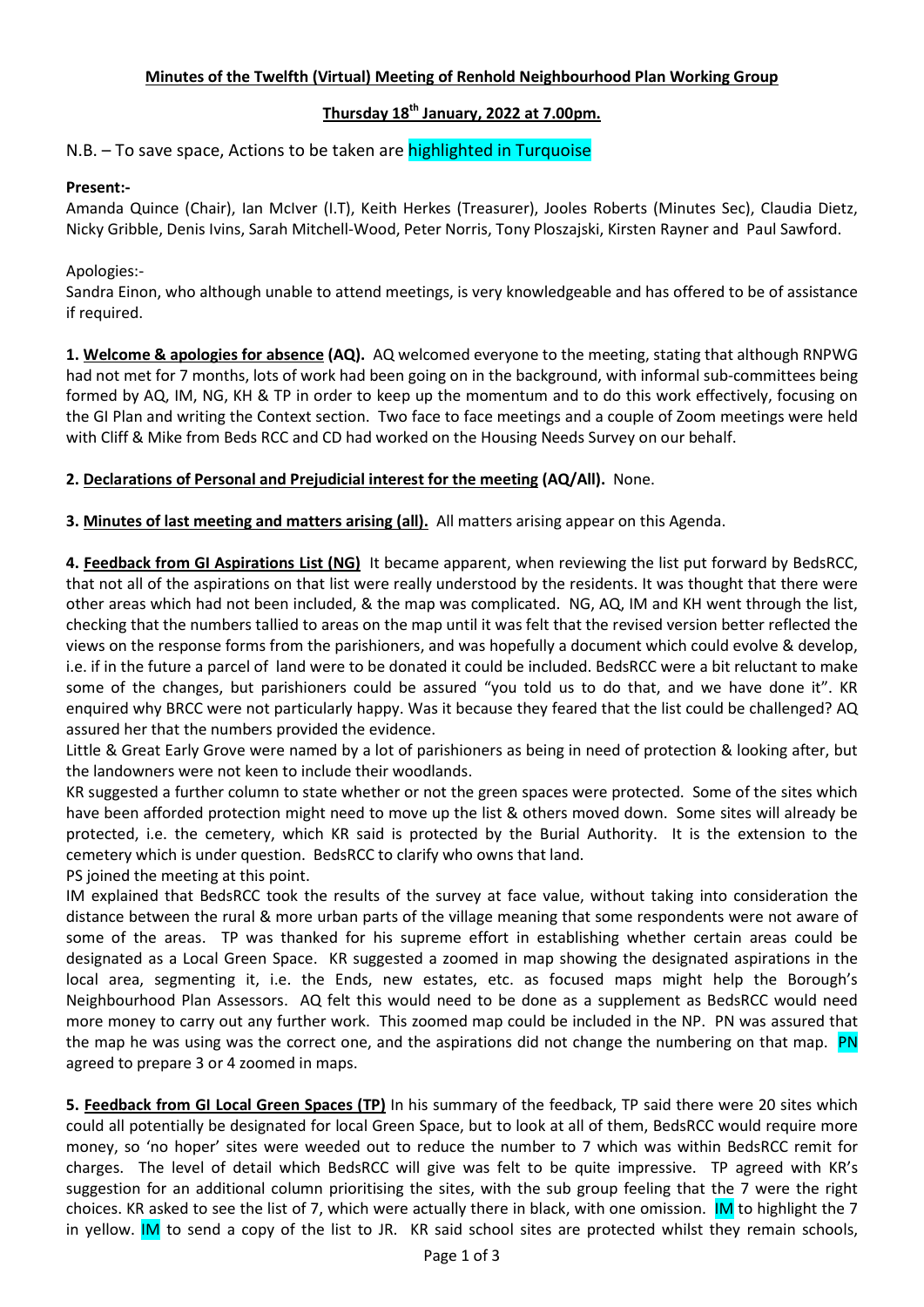otherwise they are not. TP informed that when BedsRCC have looked at the 7 spaces they will be recommended to BBC.

The Village Hall was gifted for the use of the village and parishioners would like it to be more accessible to them. It is a charity, run by a management committee who work very hard managing all aspects themselves. JR offered to assist TP & NG with his work on these subjects. AQ to coordinate a meeting with the VH Management Committee and the Trustees of the Sports Field once the GI Survey is published.

6. Feedback on TPO (KH) Bushey and Jubilee Spinneys are not on the list as they do not meet the LGS criteria but are in need of protection. NG said that Bushey & Jubilee Spinneys are owned by the same landowner, who owns part of the wood, so maybe they do not wish them to be designated. It was agreed to take this discussion away from the meeting & involve the landowner as well. A TPO can apply to a group of trees/woodland. Once the areas on the list have been agreed to be considered worthy of protection, Renhold Parish Council can apply to have a Tree Preservation Order put on them. The Tree Officer is very busy, and therefore RNPWG needs to do its own survey. KH was recommended to look at the Lewes Neighbourhood Plan, which is very helpful. KH added that none of the areas identified were areas of triple Scientific Interest but Little and Early Great Grove are county wildlife sites.

Numbers 6&9 are within areas declared as potential development sites which needs to be borne in mind when discussing Call for Sites. AQ believes that 6&9 were originally put in as screening between the new estates and KH queried whether they were a condition of the new development, in which case they may be protected so putting TPOs on them would not be an issue. NG & KH to work on this subject. There does not seem to be a standard application form for submitting requests for TPO's to BBC. IM showed the meeting the form which has been designed by KH, which bears RPC references etc. & will hopefully carry more gravitas than a letter. BedsRCC had advised us that a policy to protect the green gaps in the old village would be needed, and BedsRCC have suggested that RNPWG look at the policy written by Sutton P.C. CD & TP to work together on this. AQ to send a link to the Sutton NP to TP, who will forward it to CD.

7. Feedback on Housing Needs Analysis (CD) The survey carried out by BedsRCC received an 11% return, 145 out of 1300 forms distributed. The average is about a 20% return. Unfortunately, residents had not realised that they should have returned the forms even if they had only completed the first section and this omission had dramatically lowered the response rate. CD went through the Analysis - see Housing Needs Survey Report Renhold November/December 2021 attached. In the Draft Document in relation to rural exception sites, small sites used for affordable housing for residents with a strong connection to the Parish, Gemma suggested 5 x 2 bed (2 rental/3 shared ownership) and this was revised to 5 x 2 bed (1 rental/3 shared ownership/1 starter). BedsRCC also recommended 5 open market properties – 2 or 3 bed houses or bungalows. This merits further discussion to determine our own recommendations.

PN said rural exception sites are likely to be in the same area, for people wishing to downsize into affordable homes and KH said the allocation of affordable housing will work on a points system, so anyone in market housing is unlikely to be given priority, but they can be included. Looking at trying to provide affordable housing market units can be included, but do not have to be. It was felt that 12 units sounded too many for Renhold, and 9 would be better. Another thing to consider is would the residents of the more rural old Renhold want to live in the more urban new estates? KH thanked CD for making the documents easier to understand. AQ said in the BBC 2040 Local Plan, Renhold has not been allocated for any housing as there is no need and therefore no allocation. NG expressed concern that decisions and recommendations of housing need were being made based on a fairly poor response. Several residents did not complete the whole form, just the first section. CD & TP agreed to support affordable housing, although demand is low and KH agreed it is sensible to look at a small site for affordable housing but the problem will be finding a site which will not be attached to a Call for Sites area where the developers would be looking for profit and so unlikely to include anything from the GI Aspirations list. If BBC are declaring no need for housing in Renhold, they may be keen to take this up. 7-9 units, including 2/3 bungalows for downsizing with specific directions such as: some have to be ground floor dwellings with an age restriction applied i.e. for people who are over 55 or disabled.

The amendments made by CD were agreed. More discussion to follow. PN to send reference numbers of smaller sites on the Borough's Call for Sites to AQ for consideration and discussion at our next meeting. All Importantly, preserving the Green Spaces between the Ends will prevent some of the Call for Sites from being developed.

9. Action Plan: Timescales, assigned responsibilities (All) AQ went through the chart created by Sally Chapman. Introduction – AQ is working on this.